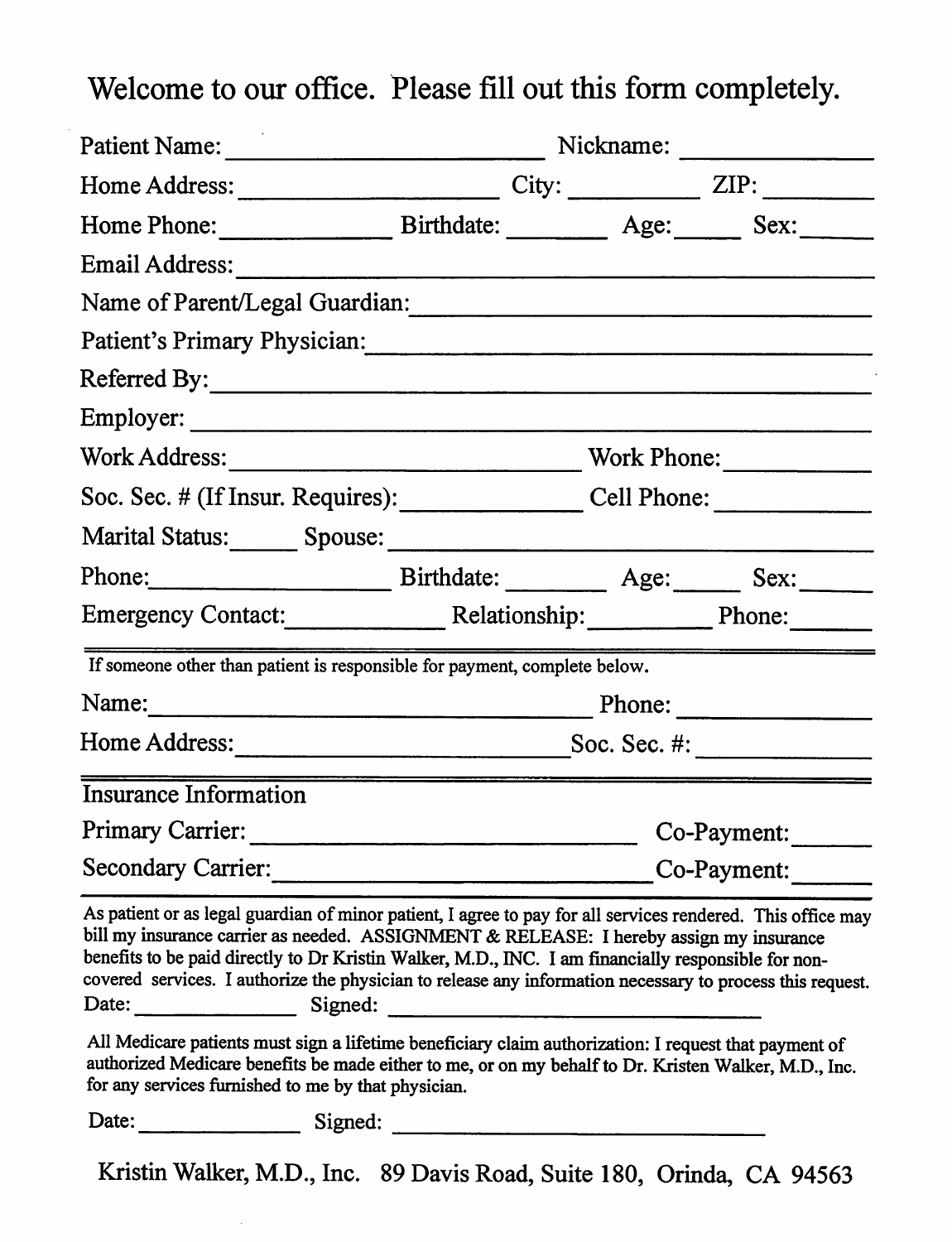## Kristin Walker, M.D.

## PATIENT CONSENT FORM

I understand that, under the Health Insurance Portability and Accountability Act of 1996. I have certain rights to privacy regarding my protected health information. I understand that this information can and will be used to:

\*Conduct, plan, and direct my treatment and follow-up among the various healthcare providers who may be involved in that treatment directly and providers who may be involved in that treatment directly and indirectly.

\*Obtain payment from insurance companies and/or third party payers.

\*Conduct normal healthcare operations such as quality assessments and physician certifications.

I have been informed by this office of their "Notice of Privacy Practices" containing a more complete description of the uses and disclosures of my health information. I have been given the right to review such "Notice of Privacy Practices" prior to signing this consent. I understand that this office has the right to change its "Notice of Privacy Practices" from time to time, and that I may contact this organization at any time at the address below to obtain a current copy of the "Notice of Privacy Practices".

I understand that: I may request in writing that you restrict how my private information is used or disdosed to carry out treatment, payment, or healthcare operations. I also understand you are not required to agree to my requested restrictions, but if you do agree, then you are bound to abide by such restrictions.

I understand that I may revoke this consent in writing at any time, except to the extent that you have taken action relying on this consent.

In addition to the above, I also consent to the following items:

| <b>YES</b><br><b>NO</b>                        | Allow messages to be left on my answering machine regarding my<br>health information (i.e. test results, appointment confirmations<br>and appointment follow-up issues) |
|------------------------------------------------|-------------------------------------------------------------------------------------------------------------------------------------------------------------------------|
| $\Delta$ I do not have an<br>answering machine |                                                                                                                                                                         |
| <b>YES</b><br>$\overline{\phantom{1}}$ NO      | Leave message with person who answers your phone if you are not<br>available                                                                                            |
| YES NO                                         | Allow appointment reminders and recall notices to be sent by postcard<br>in the mail'                                                                                   |
| YES NO                                         | Allow appointment scheduler to verbally communicate my next<br>appointment and/or tests information at the checkout desk                                                |
| PATIENT NAME:                                  |                                                                                                                                                                         |
| <b>SIGNATURE:</b>                              |                                                                                                                                                                         |
|                                                | <b>RELATIONSHIP TO PATTENT:</b>                                                                                                                                         |
| DATE:                                          |                                                                                                                                                                         |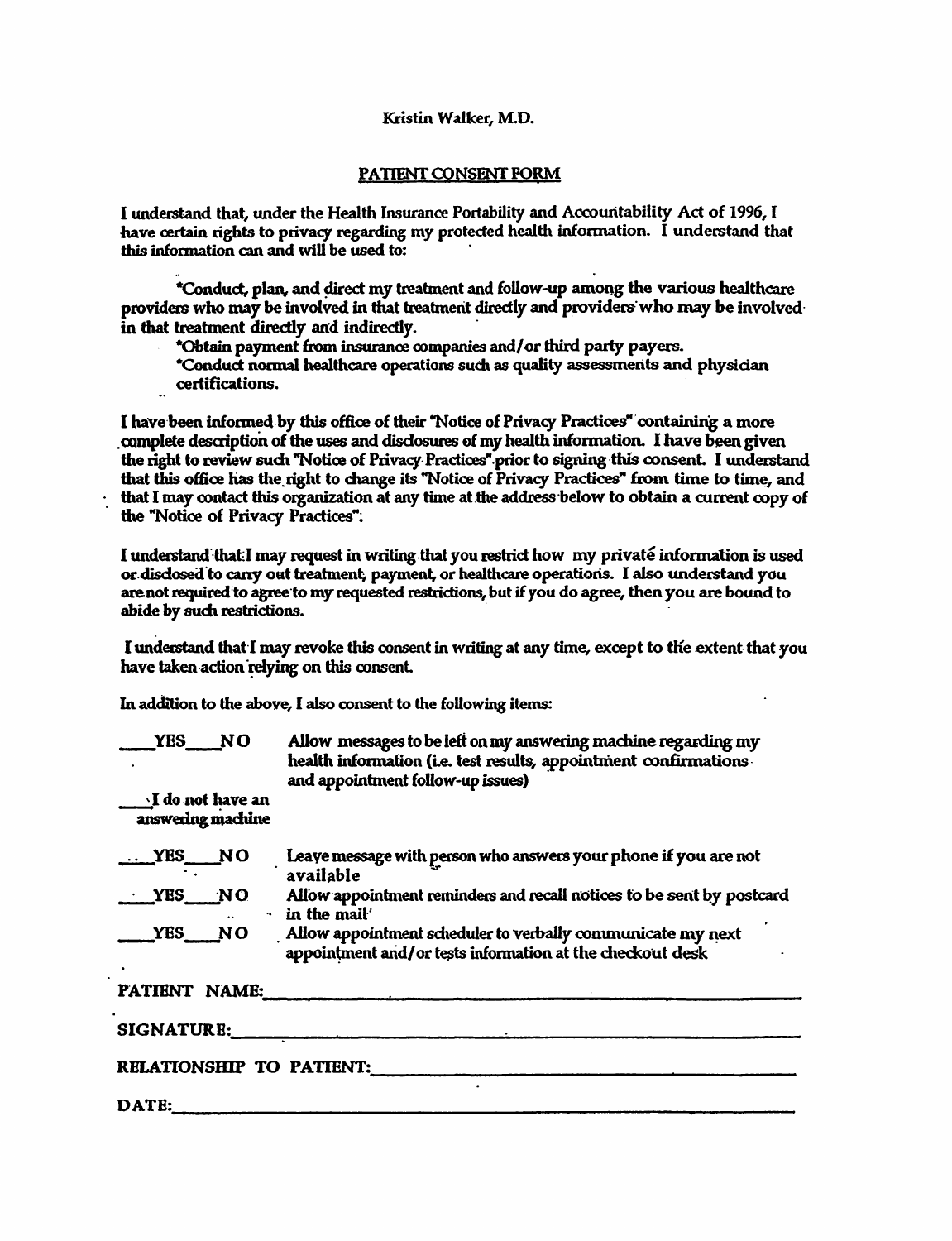## PATIENT HISTORY FORM

| All information contained below is confidential                                                                                                                                                                                |                                                                                                                                                                                                                                                 |  |  |  |
|--------------------------------------------------------------------------------------------------------------------------------------------------------------------------------------------------------------------------------|-------------------------------------------------------------------------------------------------------------------------------------------------------------------------------------------------------------------------------------------------|--|--|--|
| NAME:                                                                                                                                                                                                                          | DATE:                                                                                                                                                                                                                                           |  |  |  |
|                                                                                                                                                                                                                                |                                                                                                                                                                                                                                                 |  |  |  |
| <b>CURRENT MEDICATIONS (incl. topical and over-the-counter)</b>                                                                                                                                                                |                                                                                                                                                                                                                                                 |  |  |  |
|                                                                                                                                                                                                                                |                                                                                                                                                                                                                                                 |  |  |  |
| <b>ALLERGIES TO MEDICATIONS</b>                                                                                                                                                                                                |                                                                                                                                                                                                                                                 |  |  |  |
|                                                                                                                                                                                                                                | Have you ever been diagnosed with skin cancer? If so, what<br>kind and where was it located?                                                                                                                                                    |  |  |  |
|                                                                                                                                                                                                                                | Have you ever been diagnosed with melanoma? If so, what level                                                                                                                                                                                   |  |  |  |
| and the second control of the second control of the second control of the second control of the second control of the second control of the second control of the second control of the second control of the second control o | Have you ever been treated for skin problems other than at our office?<br>If yes, please describe condition and treatment<br>.<br>1990-ben 1990-talet besteht der Schweizer und der Bernstein der Bernstein der Bernstein und der Bernstein der |  |  |  |
|                                                                                                                                                                                                                                | <u> 2000 - 2000 - 2000 - 2000 - 2000 - 2000 - 2000 - 2000 - 2000 - 2000 - 2000 - 2000 - 2000 - 2000 - 2000 - 200</u>                                                                                                                            |  |  |  |
| Please specify family members who have been treated for                                                                                                                                                                        |                                                                                                                                                                                                                                                 |  |  |  |
|                                                                                                                                                                                                                                | Skin Cancer (other than melanoma)<br>and the cancer (other than melanoma)                                                                                                                                                                       |  |  |  |
|                                                                                                                                                                                                                                |                                                                                                                                                                                                                                                 |  |  |  |
|                                                                                                                                                                                                                                |                                                                                                                                                                                                                                                 |  |  |  |
| Asthma                                                                                                                                                                                                                         |                                                                                                                                                                                                                                                 |  |  |  |
|                                                                                                                                                                                                                                |                                                                                                                                                                                                                                                 |  |  |  |
|                                                                                                                                                                                                                                |                                                                                                                                                                                                                                                 |  |  |  |